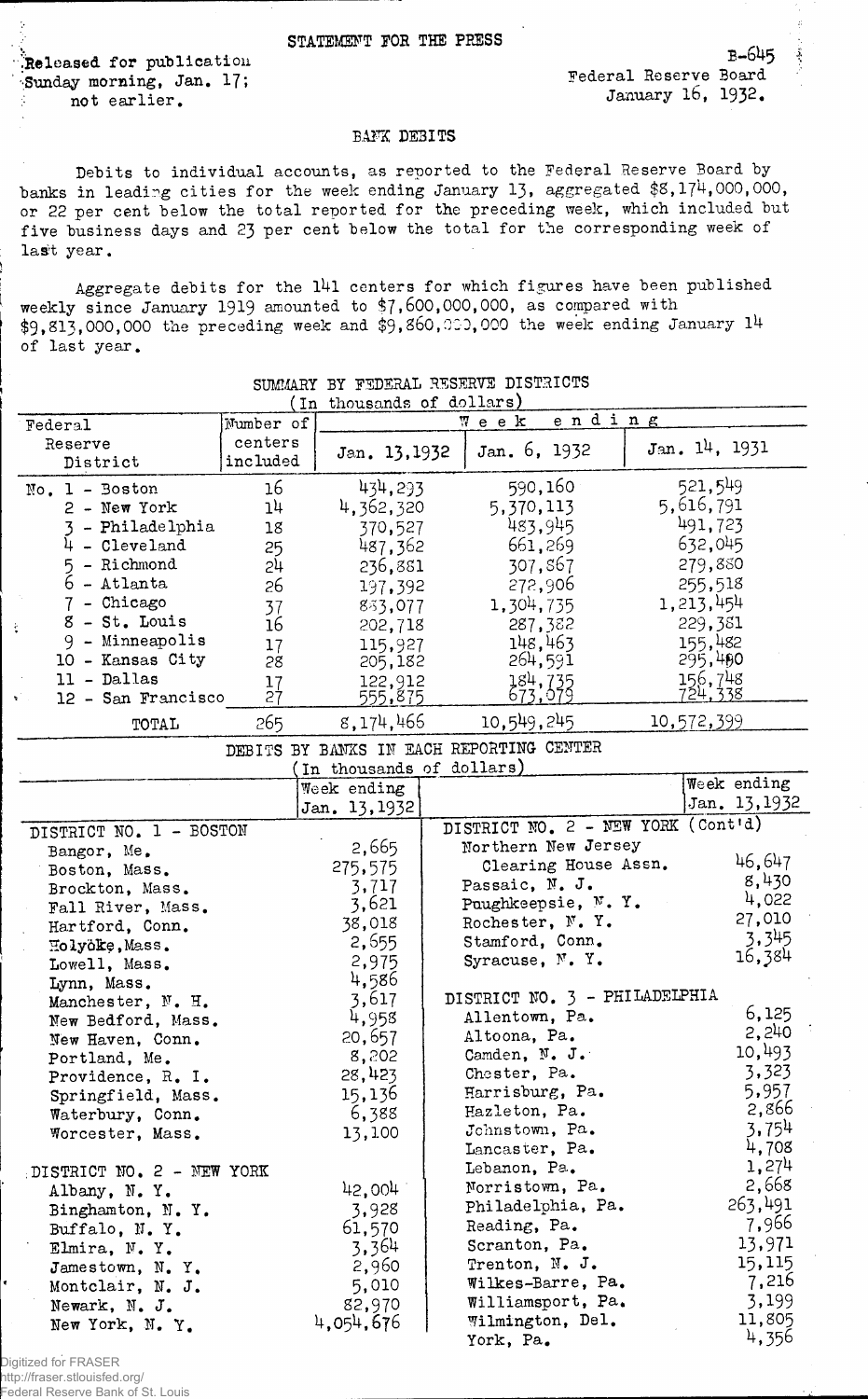|  |  |  |  |  | DEBITS BY BANKS IN EACH REPORTING CENTER |  |
|--|--|--|--|--|------------------------------------------|--|
|--|--|--|--|--|------------------------------------------|--|

|                                   |               | In thousands of dollars)   | $P-645a$                      |
|-----------------------------------|---------------|----------------------------|-------------------------------|
|                                   | Week ending   |                            | Week ending                   |
|                                   | Jan. 13, 1932 |                            | Jan. 13, 1932                 |
| DISTRICT NO. 4 - CLEVELAND        |               | DISTRICT NO. 6 - ATLANTA   | $($ Cont $d)$                 |
| Akron, Ohio                       | 11,955        | Elberton, Ga.              | 143                           |
| Butler, Pa.                       | 1,590         | Hattiesburg, Miss.         | 1,030                         |
| Canton, Ohio                      | 4,797         | Jackson, Miss.             | 3,613                         |
| Cincinnati, Ohio                  | 62,286        | Jacksonville, Fla.         | 10,361                        |
| Cleveland, Ohio                   | 151,526       | Knoxville, Tenn.           | 6,846                         |
| Columbus, Ohio                    | 30,562        | Macon, Ga.                 | 2,698                         |
| Dayton, Ohio                      | 12,873        | Meridian, Miss.            | 1,642                         |
| Erie, Pa.                         | 5,862         | Miami, Fla.                | 4,889                         |
| Franklin, Pa.                     | 874           | Mobile, Ala.               | 6,487                         |
| Greensburg, Pa.                   | 1,639         | Montgomery, Ala.           | 5,310                         |
| Hamilton, Ohio                    | 1,931         | Nashville, Tenn.           | 17,392                        |
| Homestead, Pa.                    | 537           | Newnan, Ga.                | 323                           |
| Lexington, Ky.                    | 7,763         | New Orleans, La.           | 48,046                        |
| Lima, Ohio                        | 1,228         | Pensacola, Fla.            | 1,050                         |
| Lorain, Ohio                      | 864           |                            | 6,894                         |
| Middletown, Ohio                  | 1,467         | Savannah, Ga.              |                               |
| Oil City, Pa.                     |               | Tampa, Fla.                | 4,917<br>641                  |
| Pittsburgh, Pa.                   | 2,008         | Valdosta, Ga.              |                               |
| Springfield, Ohio                 | 144,138       | Vicksburg, Miss.           | 970                           |
| Steubenville, Ohio                | 3,465         |                            |                               |
| Toledo, Ohio                      | 1,552         | DISTRICT NO. 7 - CHICAGO   |                               |
| Warren, Ohio                      | 18,515        | Adrian, Mich.              | 854                           |
|                                   | 1,187         | Aurora, Ill.               | 2,308                         |
| Wheeling, W. Va.                  | 7,120         | Battle Creek, Mich.        | 4,515                         |
| Youngstown, Ohio                  | 9,823         | Bay City, Mich.            | 2,092                         |
| Zanesville, Ohio                  | 1,800         | Bloomington, Ill.          | 2,446                         |
|                                   |               | Cedar Rapids, Ia.          | 8,104                         |
| DISTRICT NO. 5 - RICHMOND         |               | Champaign-Urbana, Ill.     | 2,363                         |
| Asheville, N. C.                  | 2,604         | Chicago, Ill.              | 501,838                       |
| Baltimore, Md.                    | 73,846        | Danville, Ill.             | 2,113                         |
| Charleston, S. C.                 | 2,936         | Davenport, Ia.             | 6,341                         |
| Charleston, W. Va.                | 10,232        | Decatur, Ill.              | 2,771                         |
| Charlotte, N. C.                  | 9,465         | Des Moines, Ia.            | 14,699                        |
| Columbia, S. C.                   | 3,590         | Detroit, Mich.             | 139,214                       |
| Cumberland, Md.                   | 1,805         | Dubuque, Iowa              | 2,560                         |
| Danville, Va.                     | 1,690         | Flint, Mich.<br>$\sim 100$ | 6,571<br>$\frac{1}{\epsilon}$ |
| Durham, N. C.                     | 5,207         | Fort Wayne, Ind.           | 6,566                         |
| Greensboro, N. C.                 | 2,380         | Gary, Ind.                 | 1,549                         |
| Greenville, S. C.                 | 3,198         | Grand Rapids, Mich.        | 15,583                        |
| Hagerstown, Md.                   | 1,424         | Green Bay, Wis.            | 2,307                         |
| Huntington, W. Va.                | 2,962         | Indianapolis, Ind.         | 33,711                        |
| Lynchburg, Va.                    | 3,898         | Jackson, Mich.             | 3,676                         |
| Newport News, Va.<br>Norfolk, Va. | 2,986         | Kalamazoo, Mich.           | 6,219                         |
|                                   | 8,596         | Lansing, Mich.             | 4,700                         |
| Portsmouth, Va.                   | 974           | Mason City, Iowa           | 1,510                         |
| Raleigh, N. C.                    | 4,188         | Milwaukee, Wis.            | 54,476                        |
| Richmond, Va.                     | 24,835        | Moline, Ill.               | 1,554                         |
| Roanoke, Va.                      | 4,979         | Muscatine, Iowa            | 861                           |
| Spartanburg, S. C.                | 2,869         | Oshkosh, Wis.              | 2,246                         |
| Washington, D. C.                 | 51,840        | Peoria, Ill.               | 8,316                         |
| Wilmington, N. C.                 | 2,269         | Rockford, Ill.             | 4,072                         |
| Winston-Salem, N. C.              | 8,107         | Saginaw, Mich.             | 4,519                         |
|                                   |               | Sheboygan, Wis.            | 2,236                         |
| DISTRICT NO. 6 - ATIANTA          |               | Sioux City, Iowa           | 8,169                         |
| Albany, Ga.                       | g46           | South Bend, Ind.           | 9,511                         |
| Atlanta, Ga.                      | 29,096        | Springfield, Ill.          | 5,554                         |
| Augusta, Ga.                      | 3,630         | Terre Haute, Ind.          | 4,516                         |
| Birmingham, Ala.                  | 23,380        | Waterloo, Iowa             | 2,437                         |
| Brunswick, Ga.                    | 528           |                            |                               |
| Chattanooga, Tenn.                | 13,694        |                            |                               |
| Columbus, Ga.                     | 2,590         |                            |                               |
| Dothan, Ala.                      | 376           |                            |                               |

Digitized for FRASER http://fraser.stlouisfed.org/ Federal Reserve Bank of St. Louis

֦

f

 $\hat{\mathcal{A}}$ 

 $\hat{\boldsymbol{\theta}}$ 

 $\sim 10$